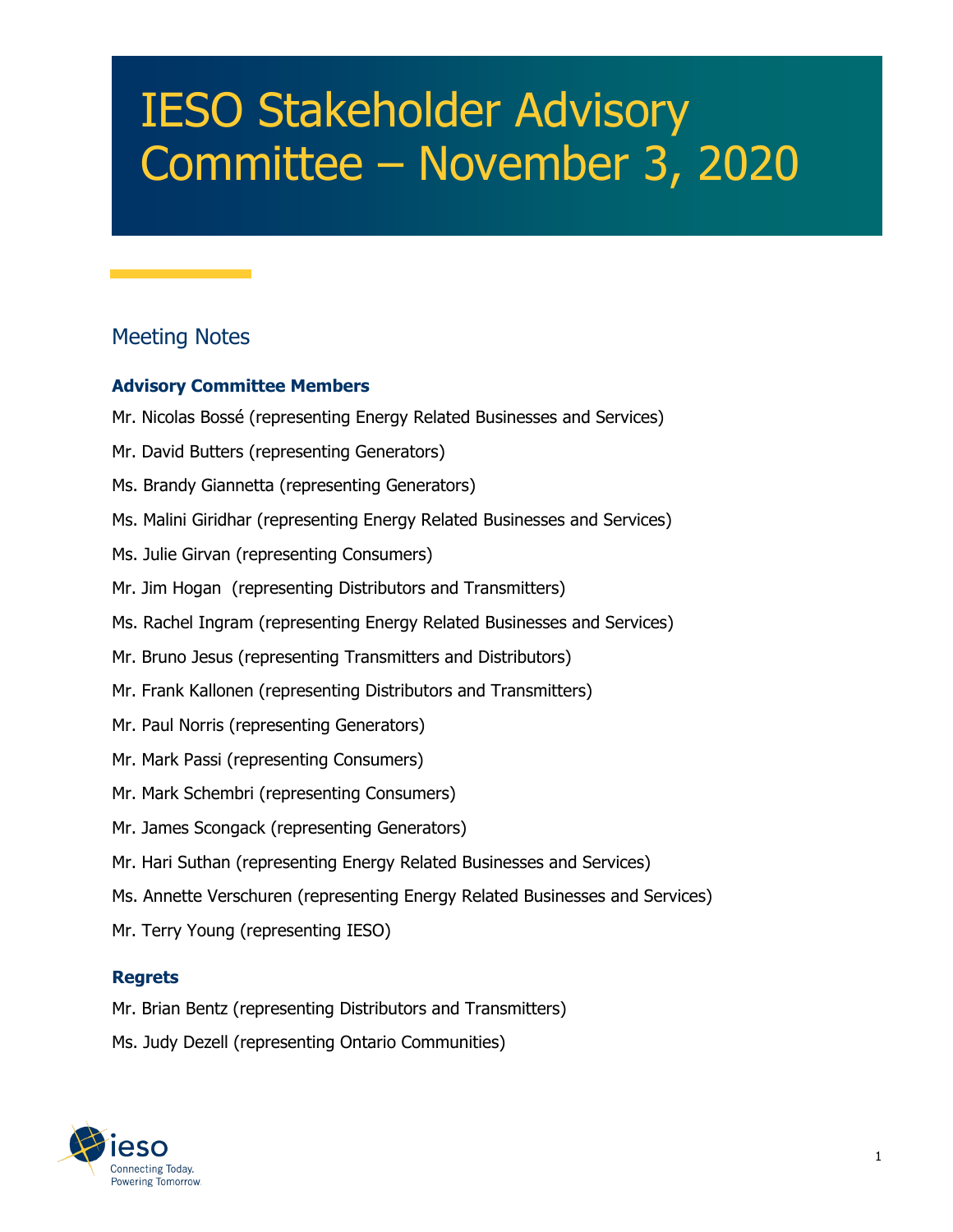#### **Presentations**

- Mr. Terry Young
- Mr. David McFadden
- Mr. Ron Dizy
- Ms. Katherine Sparkes
- Mr. Chuck Farmer
- Ms. Candice Trickey
- Mr. Jordan Penic

Meeting materials can be accessed online at [http://www.ieso.ca/sector-participants/engagement](http://www.ieso.ca/sector-participants/engagement-initiatives/stakeholder-advisory-committee/meetings-and-materials)[initiatives/stakeholder-advisory-committee/meetings-and-materials.](http://www.ieso.ca/sector-participants/engagement-initiatives/stakeholder-advisory-committee/meetings-and-materials)

## Agenda Item 1: Welcome Remarks

Mr. James Scongack welcomed the SAC members and IESO Board of Directors. He acknowledged that participants come from across the province of Ontario and we are within the traditional territories of the Anishinabek, Huron, Wendat, and Haudenosaunee peoples, as well as the Algonquin, Cree, Ojibway, and Metis peoples.

Mr. Scongack thanked Mr. Pat Chilton for his contributions to the SAC over the years. Mr. Pat Chilton has resigned from the SAC for personal reasons. Mr. Scongack also thanked Mr. Peter Gregg for his leadership as the president and CEO of the IESO. Mr. Gregg has left the IESO to take over the leadership of Nova Scotia Power. Mr. Terry Young has assumed the role of interim president and CEO.

Mr. Scongack praised the operations division of the IESO for coming together during the pandemic under the leadership of Mr. Leonard Kula.

This was the last SAC meeting of the year, with approximately 90 members of the public in attendance.

# Agenda Item 2. IESO Business Update

Mr. Terry Young announced that Tabatha Bull, president and CEO of the Canadian Council for Aboriginal Business, has joined the IESO board.

With incremental capacity needs emerging, a variety of approaches will be taken in the coming years. The Resource Adequacy initiative will help to enable a broader range of resources and is an important first step in engaging with the SAC. The implementation phase of Market Renewal is under way. At today's meeting, Ms. Katherine Sparkes will address the integration of storage and other distributed energy resources (DERs). Much stakeholder input has been received with respect to enabling resources, and the IESO will introduce the intended path in early 2021.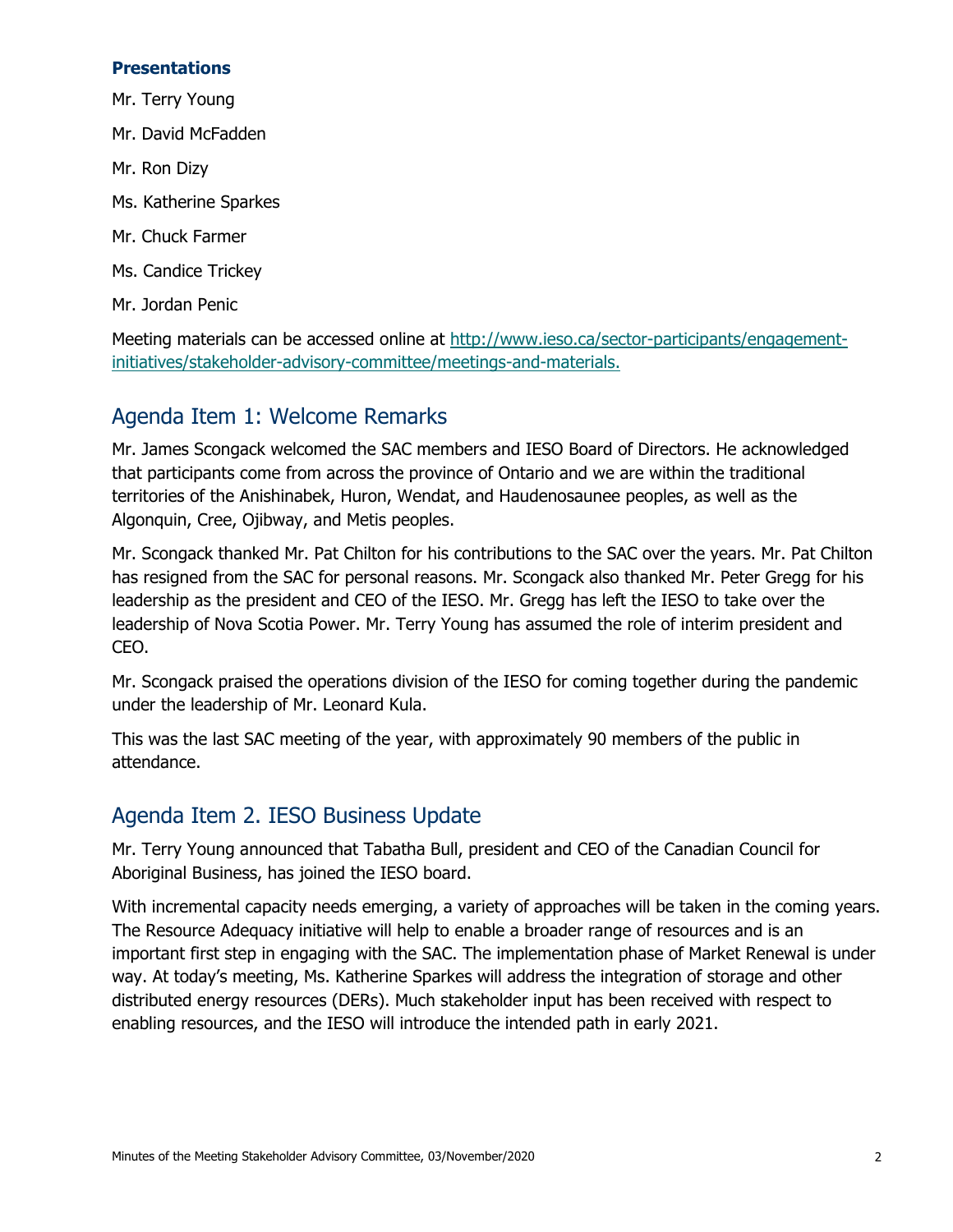The IESO is seeking SAC input into the Resource Adequacy Framework, which includes the 2021 Capacity Auction. Mr. Chuck Farmer will outline next steps with respect to the engagement. He will also share insights into the next Annual Planning Outlook.

Four new categories for engagement have been created to support regional and provincial electricity planning over the next 20 years.

- 1. Forecasting and Planning. A reliability standards review has begun and stakeholders have asked that its scope be expanded. At the August webinar, considerations about forced outages and nonfirm imports were discussed.
- 2. Resource Acquisition. The design for energy storage participation has been closed out. The Technical Panel (TP) unanimously approved proposed market amendments for the interim design, and these will take effect next year pending board approval. Three other key engagements have seen some recent activity: Market Renewal, Resource Adequacy, and the Expanding Participation in Operating Reserve and Energy Initiative.
- 3. Operations. These engagements will ensure reliable resources. At the August webinar it was explained why the stakeholder-preferred cost recovery mechanism for demand response-related shutdown cost is not feasible to implement until the post-Market Renewal program begins. Further discussions have been adjourned to a later time. Mr. Young noted that it has been a difficult conversation for the demand response community and the IESO. Demand response resources will remain an important tool for the IESO and conversations will continue. The interim report for the Transmission Rights Market Review was released on October 6. Work is under way to review the methodology to determine the number of transmission rights to auction. The review will assess whether the demand response market is achieving its intended purpose.
- 4. Sector Evolution. The IESO conducted a survey to better understand the role and capacity of DERs in the Industrial Conservation Initiative. More than 200 stakeholders completed the survey which included 25 one-on-one discussions. Results will be reported by year's end. There were engagements on energy efficiency opportunities for grid-connected First Nation communities and support programs.

All 13 detailed design documents and one overview chapter for Market Renewal have been published for stakeholder comment. More than 600 comments on the detailed design documents were received. The final version will be published early in 2021.

The implementation phase will include the use of draft rules and manuals prior to the TP and board approval processes next year. The work will highlight areas of significant change so stakeholders can discuss the methodology used to develop reference levels for the Market Power Mitigation Framework.

With respect to insurance and liability, the IESO was unable to obtain errors and omissions insurance. It is now examining its risk under the market rules and comparing it to other North American IESOs. There will be engagement with stakeholders on this matter within the next two months.

The IESO received a government directive with respect to a new four-year framework for Conservation and Demand Management (CDM). New programs will target opportunities for commercial and industrial customers, ongoing support for income-eligible customers, residential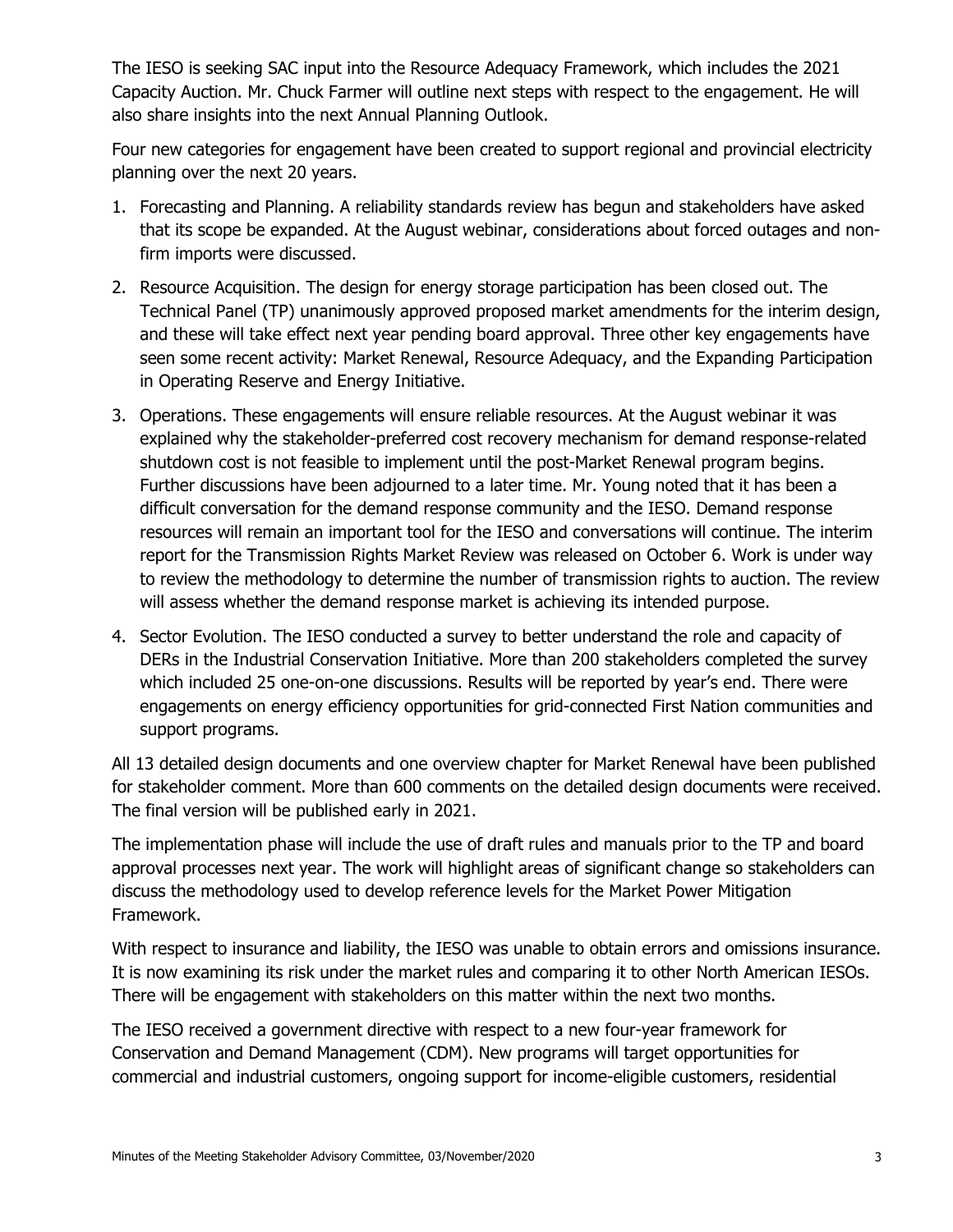customers, and on-reserve Indigenous communities. Stakeholder engagement has begun and will continue through the fall. Information on available programs will be shared in the next few days, following posting of the CDM plan which shows the budget and program measures stipulated in the directive.

The year 2020 was a watershed in launching the first-ever corporate Indigenous policy in early October. Also, Indigenous energy support programs have been re-launched to help build capacity. The focus is on community energy champions as the starting point for more programs to come. An online engagement tool will be posted this month where energy champions can support each other.

An unsolicited proposals process has been introduced. Through the Resource Adequacy engagement, a framework is being considered to address acquiring resources to meet short-, medium-, and longterm electricity needs. Capacity Auctions are expected to support short-term needs, while a combination of Capacity Auctions and requests for proposals will likely support medium- and longterm needs. The unsolicited proposals process is intended to address new proposals that require near-term decisions.

The Ministry of Energy, Northern Development and Mines has asked the IESO to review the proposals, and detailed analyses will be undertaken to evaluate them based on value to ratepayers, ability to meet system needs, whether the project is able to proceed while the competitive mechanisms under the Framework are being put in place (i.e. are the projects shovel ready), whether the project is able to participate in our future competitive mechanisms.

#### **Comments**

Ms. Rachel Ingram thanked the IESO engagement team for creating a format that shows how the engagements interact. She thanked Mr. Young, Ms. Candice Trickey, and the rest of the team for great discussions to date regarding the participation of demand response resources.

Mr. Nicolas Bossé asked who is in charge of the unsolicited proposal process and asked for more detail on the intent. He asked if the IESO would provide details about megawatt participation and the number of applicants to the York Region non-wires alternative project. Submissions for proposals closed on October 28. Mr. Young reiterated that projects would be evaluated based on system value, ratepayer value, and near-term value. Details of individual proposals will not be shared due to confidentiality. Mr. Bossé asked where to send the proposals. Mr. Young said proposals could be sent to himself or Mr. Kula.

Mr. David Butters said there is a need to better understand the unsolicited proposals process because it will impact investment decisions. He questioned the confidentiality of the proposals. Mr. Young said the main mechanism for acquiring capacity would be the Resource Adequacy Framework.

Ms. Brandy Giannetta echoed the need for transparency on the unsolicited proposals. Ideally, details would be provided to the SAC in a written, formal framework, and this will boost investor confidence as well. Mr. Young acknowledged the uncertainty that exists, and said he is committed to providing clarity.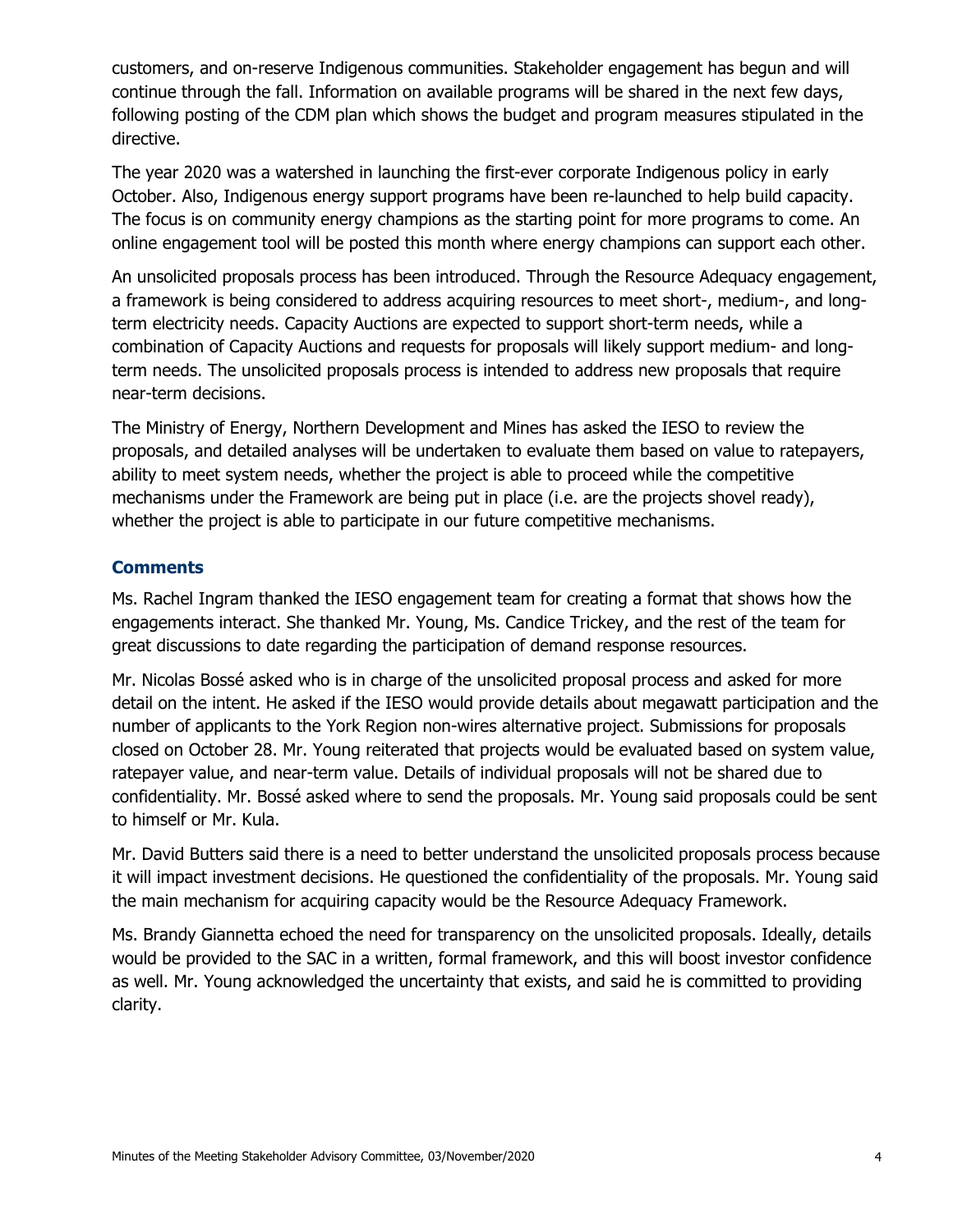#### **Comments by Phone**

A participant asked for more detail on the requirements of the unsolicited proposals, but the question had been previously asked by others and the response given.

To summarize, Mr. Young said some unsolicited proposals have been received and are being reviewed through a competitive lens in terms of system value, ratepayer value, and readiness.

# Agenda Item 3. Presentation: Energy Transformation Network of Ontario (ETNO)

Mr. David McFadden provided an update from ETNO on its structure and mandate, work related to access to data, and potential areas of future focus.

The objective of ETNO is to provide advice and guidance with respect to the transformation of Ontario's energy sector and to ensure benefit by influencing policy, the market, and regulatory enhancements.

The smart grid forum began in 2008 under the leadership of then-IESO president Paul Murphy. It was made up of utility sector representatives along with government, regulatory agencies, and academia. More than 40 executives from a diverse range of private sector companies now support the smart grid forum, and the ETNO membership reflects the diversity of the supply chain.

The focus is on tangible, near-term outcomes via six-month work sprints. ETNO is looking to develop actionable policy, regulatory, and market recommendations that enable the integration of DERs and advance effective smart grid implementation.

ETNO supports the coordination and integration of Ontario's electricity policy, regulatory, and market leaders and provides a platform for dialogue with stakeholders.

Following recommendations, three possible outcomes are possible:

- 1. A consensus report;
- 2. A consensus report with identified areas of disagreement; and,
- 3. No consensus with identified alternatives.

A decision was made by ETNO to improve access to data and improve benefits for consumers. This is the focus of its first report which will be posted to the IESO site within a few days. The value of the data depends on who has access to it and the products and services being provided. Ontario's current framework for access to data in the energy sector has gaps that, left unaddressed, could undermine customer benefit.

Mr. Ron Dizy described the main categories within the ETNO report:

• Green Button access to customer data for third-party providers is something that ETNO members do not unanimously support. Third-party providers are generally happy to pay for access to data, but there are concerns relating to how to recover the costs of making data available to third-party providers and how to preserve user pay. Questions have been raised about the timelines for implementation, which are largely borne by LDCs, and whether access to third-party providers is being viewed as a priority.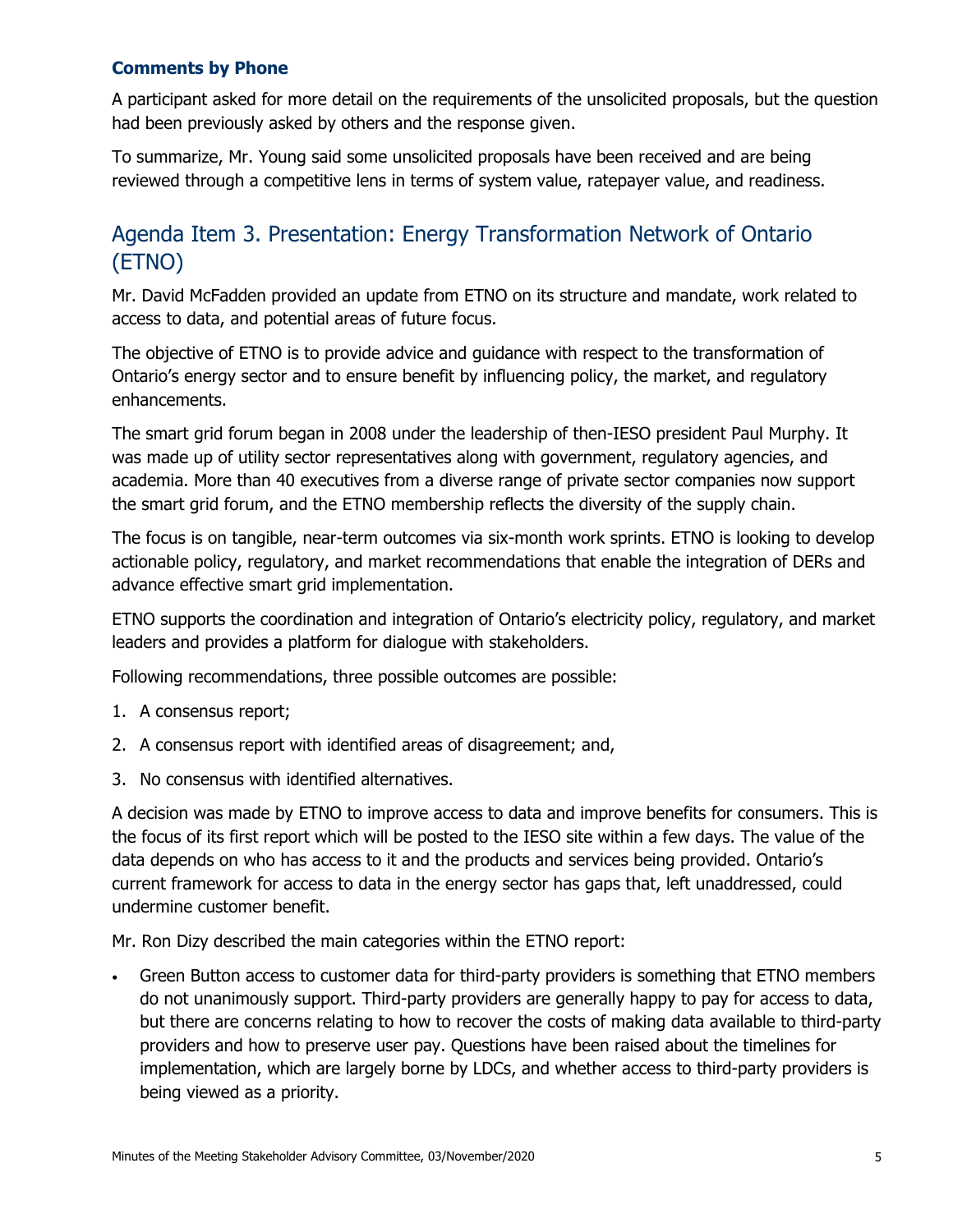- Data protection by third parties, ensuring that customers have the ability to revoke access if their data are used incorrectly,
- Use of IESO smart meter data in the Meter Data Management/Repository (MDM/R) would decrease cost to third-party demand response, and help with measurement and verification,
- Broad, multidirectional deployment of the data would reduce costs to third parties and LDCs, increasing the value over the long run,
- The OEB should consider amendments to the distribution code to require the provision of operational data from DERs to LDCs to ensure the system is well managed.

ETNO does not make policy pronouncements on whether DERS are good or bad. It is the obligation of stewards of the system is to capture value for ratepayers.

ETNO will explore evolving the role of LDCs in a DER future. Here are some questions to explore:

- 1. Should LDCs be permitted to own and operate DERs?
- 2. What other non-distribution uses can LDCs engage in?
- 3. What potential DER structures hold the most promise with respect to efficiency and consumer benefit? Will LDCs become system operators or load-serving entities?
- 4. Utility remuneration models will have to respond to changes.

Mr. McFadden asked the SAC which of the work topics listed above are most critical to address now, and why, and if there are other topics to be considered.

#### **Comments**

Ms. Giannetta said it is important to consider how potential DERs will be structured in terms of drivers, resiliency, and cost effectiveness.

Mr. Hari Suthan said his group would like to engage in this work.

Ms. Julie Girvan asked how the IESO application for third-party data in 2021 fits with what ETNO and the OEB are doing, to ensure coordination is being done in the best interest of consumers. Mr. Dizy said ETNO has OEB representation and is trying to avoid duplication.

Ms. Ingram said she sees an overlap between OEB engagements with the IESO's white papers, Parts 1 and 2. She noted that third-party providers can do things more cheaply than LDCs, and she would like to see more reference made to competition. Mr. Dizy said competition is a core consideration.

Mr. Butters echoed Ms. Ingram's comment on competition. He asked how the ETNO work fits with the Resource Adequacy Framework. He noted that Ontario Power Generation is the only generator named on the ETNO list.

Mr. Paul Norris said ETNO published its structural options for a DER future last year, and the IESO and OEB have released their white papers. There appears to be no category in the Resource Adequacy Framework dealing with DERs, and they need to be integrated. Mr. Dizy said a list of options was published by ETNO last year and the team is looking for recommendations.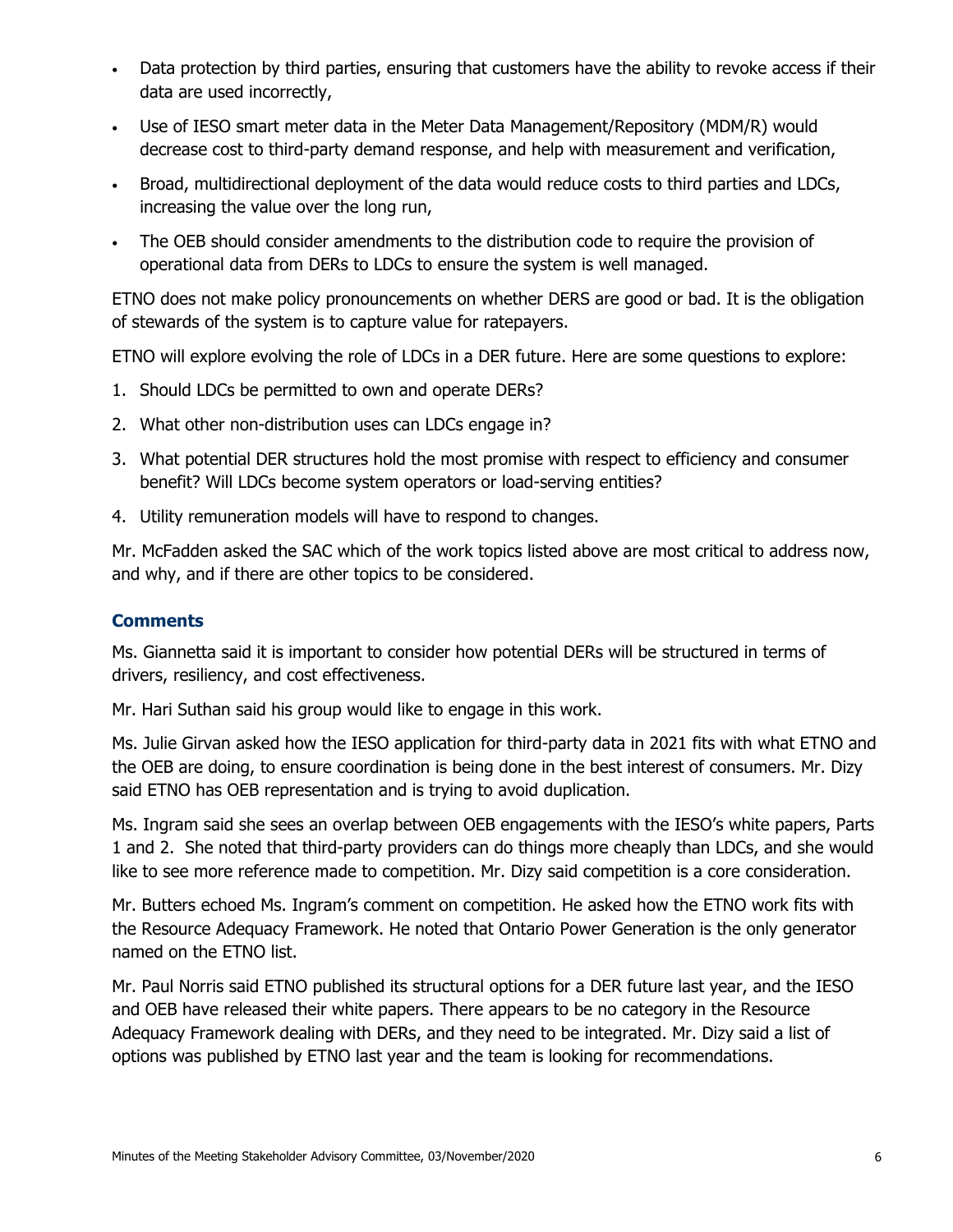Mr. Mark Schembri asked if consumers could opt out of having their information disclosed. Consumers want choice. Ms. Malini Giridhar said it appears that it is the Green Button data, and that a consumer would need to consent to provide their information. Mr. Dizy agreed that the Green Button data is consumption data, so the question is, would that consent extend to DERs as well? Mr. Schembri replied that when participating in market mechanisms consumers would choose who they would want to be aligned with and be willing to authorize to have their information, but not to share their data with a large number of facilities. Mr. Dizy said consumer permission would have to be granted to a third party.

#### **Comments by Phone**

A participant said DERs owned by rate-based LDCs is an important topic to address soon.

A participant said the OEB is an appropriate forum because it has the required technical expertise, and asked if panelists agree. Mr. Dizy said ETNO is making recommendations to policy makers, OEB regulators, and the IESO.

Mr. Colin Anderson, AMPCO, noted a potential duplication of work between ETNO and the OEB. He echoed Mr. Schembri's concern about data privacy. Significant discussions around disclosure are needed, so why have customers been excluded in discussions? Mr. Dizy said many ETNO committee members represent customers.

Mr. Scongack said LDCs should not be in the generation business. Provincial direction and policy guardrails may be required to address this matter.

# Agenda Item 4. Innovation Update

Ms. Katherine Sparkes provided an update on the integration of storage and DERs, including the IESO Innovation Whitepaper. The innovation roadmap sets out priorities to administer markets over the next 10 years. The focus is on understanding and evaluating new solutions with respect to reliability, customer choice, and cost-effectiveness. Key activities are the Energy Efficiency Pilot Auction and the York Region DER non-wire alternatives project. Alectra has been contracted to leverage the resources.

Part 2 in the Whitepaper series looks at potential solutions to enable DERs within the wholesale market and steps to take in evaluating them. Operators are required to file revised market rules by next summer. The roadmap also addresses repair costs and improved options for liability. Next year's work will focus on enabling DERs to compete in IESO markets in 2022 and to enable storage facilities, pairing them with wind and solar.

Mr. Bossé asked about the York pilot auction coming up on November 18. Mr. Young said a postauction report will follow in November.

#### **Comments**

Ms. Giannetta said New York and California have live stakeholder engagements that look to enable the integration of hybrids into the wholesale market. This should be a near-term priority in Ontario. The integration of DERs in the wholesale market includes hybrids in large part because they enhance the ability of DERs and existing assets.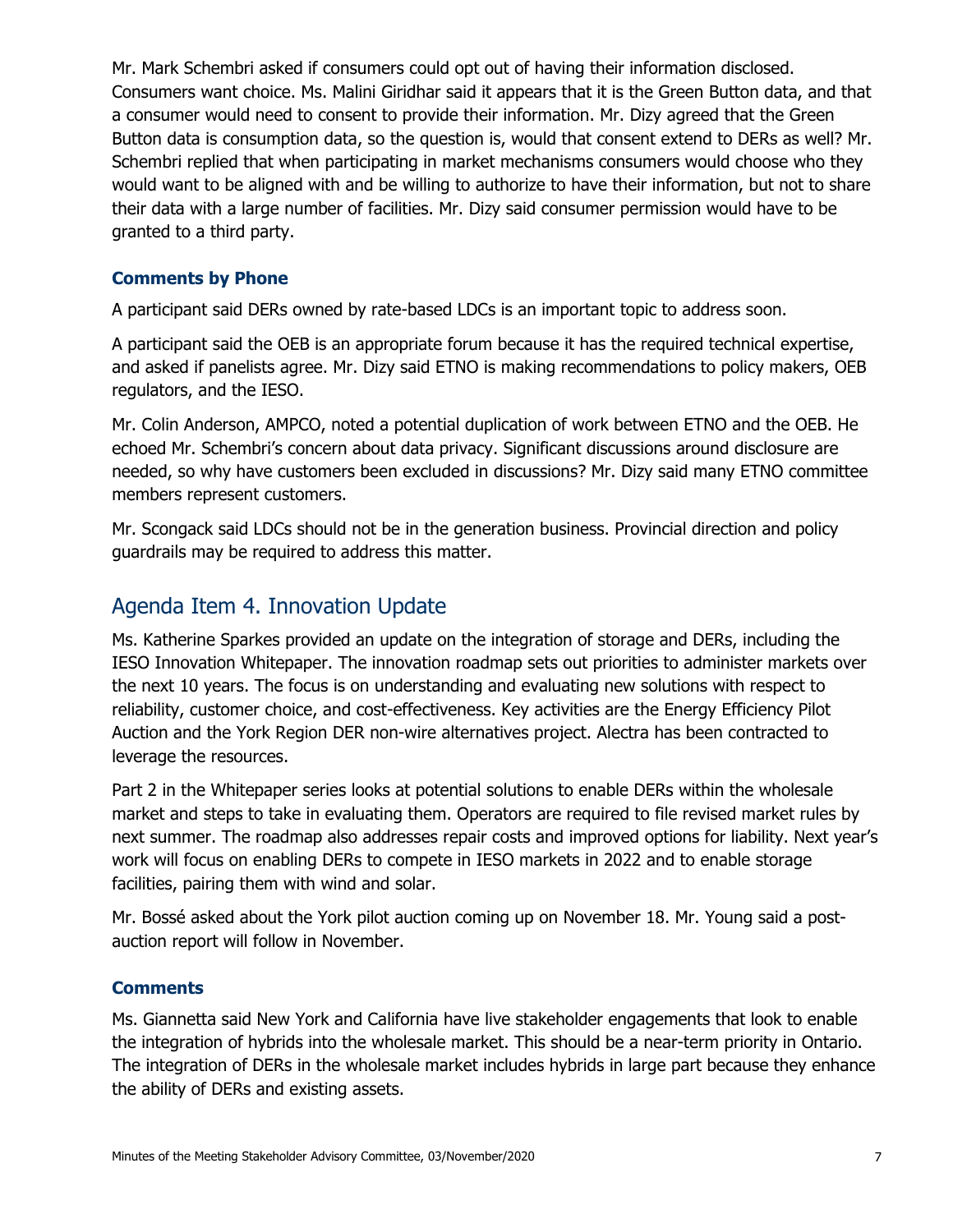Mr. Schembri asked, with respect to market rule amendments and DERs, if the objective is to simplify the process to enable DERs. Mr. Young said the market rule amendments are specific to the interim design. Ms. Giannetta noted there was a reference to enabling DERs in the energy storage market rules.

# Agenda Item 5. Annual Planning Outlook (APO) and Resource Adequacy Engagement

Mr. Chuck Farmer said the advantage of doing annual updates is that a consistent narrative is achieved. The 2020 APO will be released in mid-to-late December. Needs arising in the next few years include the capacity requirements in summer, driven by expiring contracts and the nuclear refurbishment program, and an enduring need for new capacity as Pickering retires. COVID-19 is having an impact on both timeframes. Overall demand is reflected in the work-from-home dynamic, for example. Industrial consumption is at an expected level, but the commercial sector is down considerably. A future scenario is that the economy will recover quickly and demand will return to normal in the 2022-2024 time frame.

The trends driving demand higher are the pace of immigration, how electricity is used at home, a bounce-back in the small commercial sector, and changes in how office and warehouse space is used. Southwestern Ontario has a growing agricultural sector where greenhouses will impact winter demand. There is some growth in mining as well as acceleration in the pace of electrification of transit. Therefore, demand in post 2024-2025 is expected to be a bit higher and more peaked than in previous outlooks.

On the supply side, generators are maintaining their availability. There have been efforts made to work with operators around refurbishment and facility outages and these have been effective, combined with changes to the refurbishment schedule. Higher supply and lower demand for 2023 are predicted. The Pickering extension will put higher generation into the 2024-2025 timeframe. Higher needs for capacity will emerge in 2026 and these will endure as 3,000 MW are retired at Pickering.

On the energy side, the system is in good shape. The gas fleet provides the flexibility required to meet low nuclear production throughout the refurbishment schedule.

In summary, the needs for the next few years are lower than previously forecast and these will be reflected as we move into resource adequacy discussions. The enduring needs starting in 2025-2026 are higher than previously forecast, so decisions around this will need to be made.

After the APO is released in mid-to-late December, stakeholder engagement will commence and the APO will become linked to the Resource Adequacy Engagement.

The IESO is working to establish a high-level Resource Adequacy Framework by the end of this year. In early 2021, work will begin on operationalizing the framework, and this will be done with some urgency. The proposed high-level framework considers an annual Capacity Auction with seasonal commitments of capacity. The intention is to conduct that Capacity Auction for the next couple of years, as is. The auction will evolve with expanded eligibility and competitiveness. There will be a mid-term competitive mechanism that could be a form of Capacity Auction or RFP with longer lead times of three-to-four years and longer commitment periods of three-to-four years. Longer commitment periods will be considered for new builds or facilities with substantial investment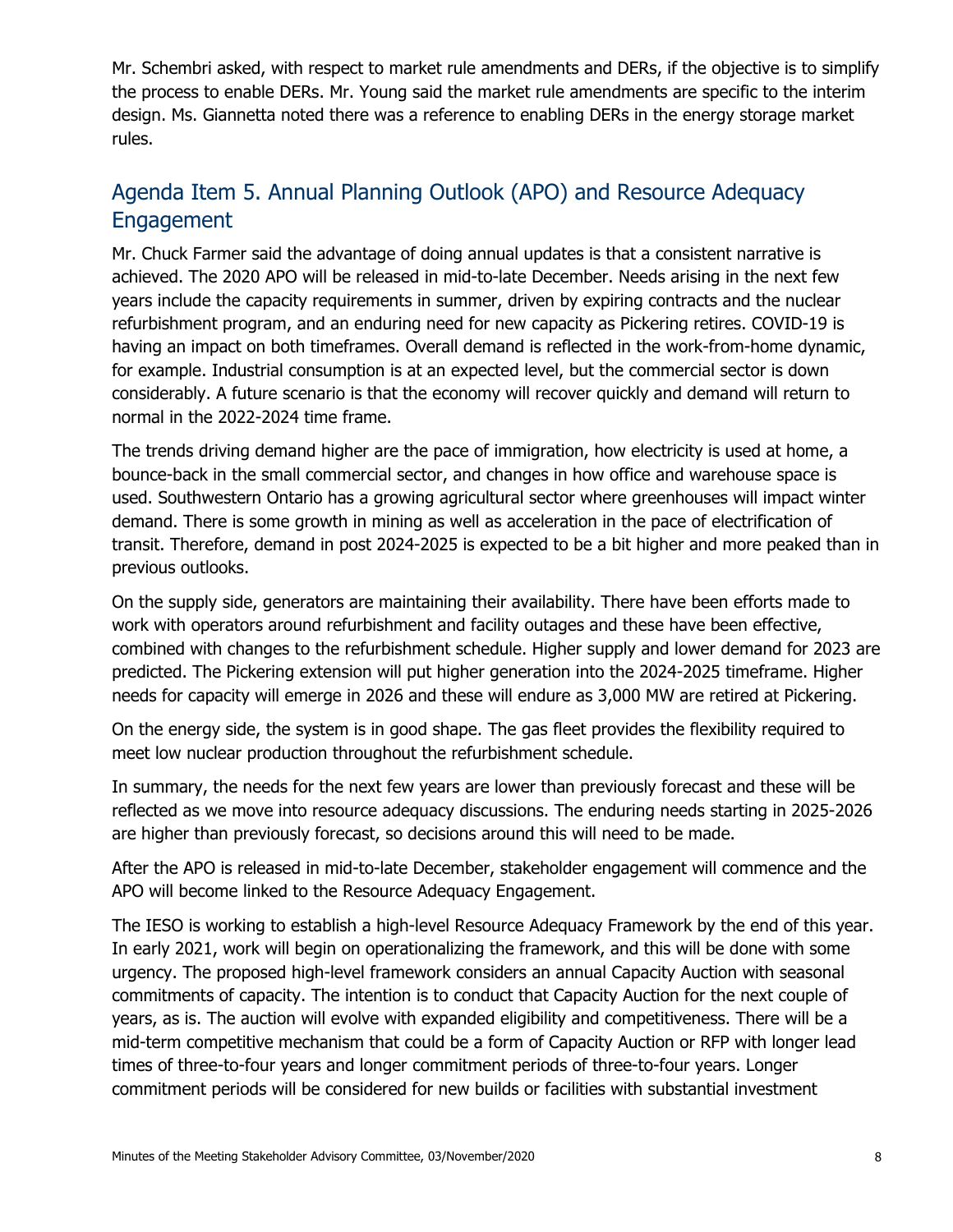requirements. For the long-term, Capacity Auction or RFP will likely be the best way to go. Programs are part of a suite of products for resources that don't fit, such as energy efficiency programs. Government policy will also have to be addressed.

#### **Comments**

Mr. Norris thanked Mr. Farmer and the IESO for their resource adequacy work. He said he is happy that the work is progressing quickly.

Ms. Giannetta thanked the IESO for launching the engagement on resource adequacy. She noted that the September resource adequacy meeting indicated capacity needs shifting in 2028, not 2024- 2025. Enabling flexibility within resource mechanisms should be factored into the short-, mediumand long-term reference points. The APO provides a starting point, transparent details, and the scope of the Capacity Auction. She asked if the Capacity Auction will evolve, and if so, how? How will RFPs and contracts be used? How will generation facilities with existing contracts be optimized? She thanked the IESO for being very receptive to input.

Mr. Young said there is long way to go, and talks will continue in 2021. Mr. Kula clarified that the IESO previously saw a need for capacity starting in 2023. It also saw more significant growth showing up in 2025-26, tied largely to the retirement of Pickering. There is now talk about 2028-2029 when a lot of resources come off contract when there will be a need to re-acquire resources for that time period.

The Capacity Auction will evolve as a short-term mechanism. In the short run, the focus is on highlevel conversations around the Resource Adequacy Framework. More engagement will come in 2021 when choices will be made about its expansion.

To Mr. Norris's point, the IESO recognizes five buckets for looking at resources: short-, medium-, and long-term, programs, and government policy.

To Ms. Annette Verschuren's question about Capacity Auctions and storage participation, hybrids and behind-the-meter facilities will provide opportunities and challenges.

Ms. Ingram said she is excited to participate in this engagement. She noted that competitive procurement mechanisms should not prescribe the resource types that are eligible for participation.

Mr. Scongack noted that external impacts may arise that could place greater demand on electricity, such as climate action plans and electrification. These factor into resource adequacy as well.

Mr. Farmer said the IESO is continually watching provincial and federal plans and incorporating them into outlooks. APOs provide up-to-date assumptions and changes are made as time goes by. "Outthere" scenarios are not considered, but it is time to look at climate change, mitigation and adaptation, and how these are incorporated into planning.

Ms. Giridhar said electrification is moving away from fossil fuels. Enbridge has a perspective on capacity needs and would like to engage in these discussions.

Mr. Schembri asked if the IESO considered Surplus Baseload Generation (SBG) for refurbishment and Pickering requirements. Mr. Farmer said it looks like a consistent story. SBG will continue for the next few years, but there will be less SBG as the nuclear fleet expires. Pickering extends to 2025.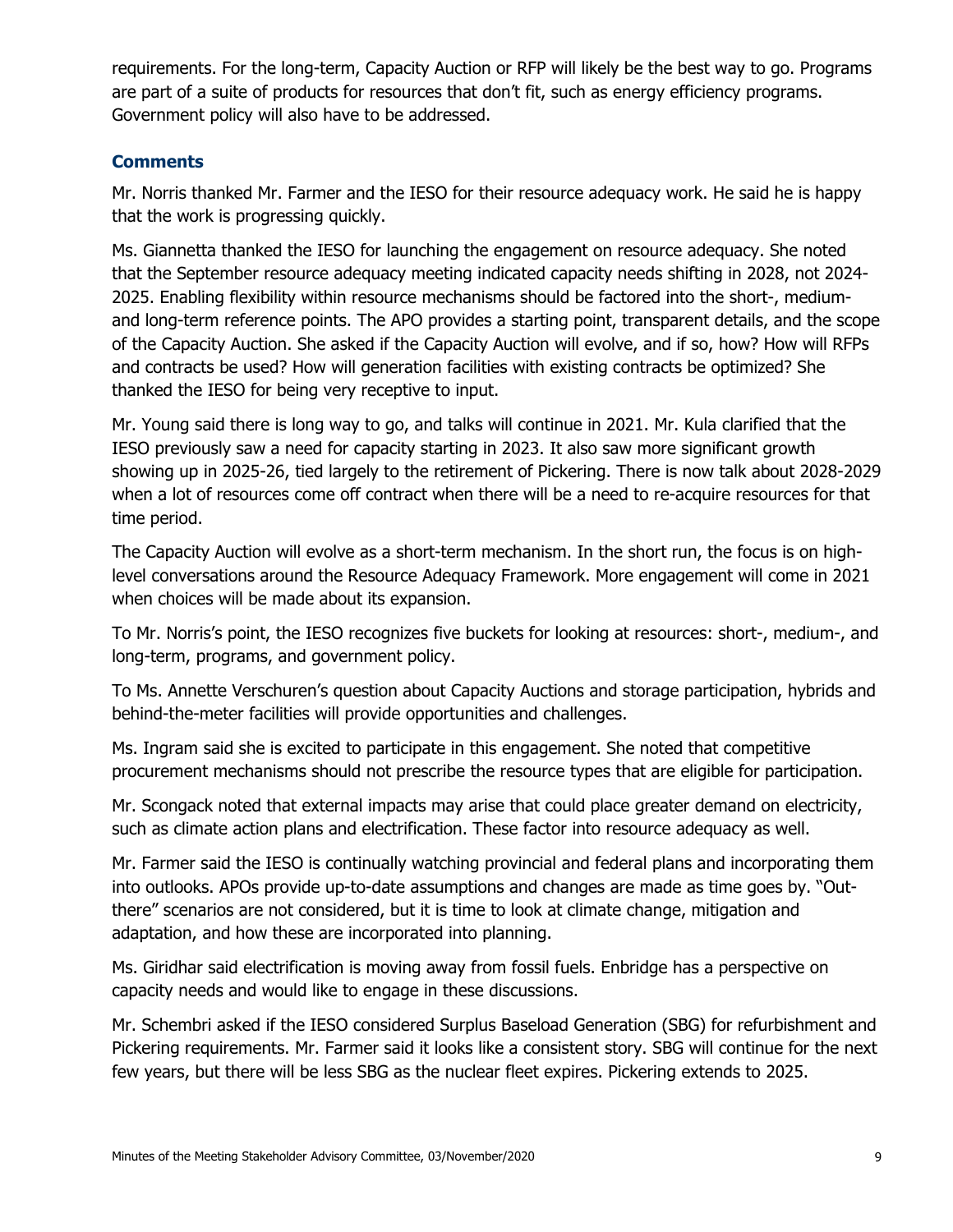Ms. Girvan asked about the Darlington refurbishment schedule. Mr. Farmer said it is proceeding well.

Mr. Kula noted that the OPG has to apply to the Canadian Nuclear Safety Commission to extend the license for the Pickering station beyond 2024. While the intent is to extend it into 2025, there is no current regulatory approval to do so.

Mr. Bruno Jesus asked if the plan is to take area-specific reliability requirements and planning considerations into the Capacity Auction. Also, will players outside of the province participate? Mr. Farmer said a better assessment will be provided in the APO with respect to where the needs are, by zone. It will also describe work being done to address transmission constraints. It is too early to tell if the Capacity Auction will be the vehicle to get resources into the right locations. Ontario enables system-backed imports. Enabling resource-backed imports might be enabled in an evolved Capacity Auction budget.

#### **Comments by Phone**

Mr. David Katz asked how work on transactive energy developed by GWAC and others fits into the future of the IESO. Mr. Farmer said he is not familiar with the GWAC; however, an overriding theme within the IESO is to be responsive to regulations and consumer preference. Resource adequacy must be flexible.

# Agenda Item 6. Input: Stakeholder Engagement Framework Phase II

Ms. Candice Trickey outlined the next phase of enhancements to the Stakeholder Engagement Framework. The engagement update has been aligned by category to show linkages. The goal is to refocus working groups and committees and to streamline them, creating a new Stakeholder Planning and Priorities Advisory Group (SPPAG). These engagements will enable a broader dialogue.

While the SAC provides policy-level advice to our board and executive, the new stakeholder advisory group will focus on operational-level advice to management, similar to discussions within the Demand Response Working Group and others. Mr. Young added that breaking down silos is an important evolution in engagement, providing alignment between OEB and IESO processes when needed.

#### **Comments**

Ms. Giannetta said she expected to see Market Renewal within the Operations category and asked if it will be included. It will be important to get into technical working groups within the new stakeholder structure. Ms. Trickey agreed. Clear objectives will be required for the technical groups.

Mr. Butters said the IESO has made tremendous progress on stakeholder engagement over the years. There has been ample opportunity for market participants to control agendas, and have a real voice in IESO activities. There are concerns about strategic planning and the new advisory group because they run counter to the idea of ample opportunity. He said it is difficult to understand how the new SPPAG would overlap with specific engagement groups. The scope of work for SPPAG includes prioritization of scoping of engagements; however, this should be left to specific stakeholder engagements because there is potential for dilution and encroachment on specific engagements. There are no small groups for the TP and the SAC. He requested detail on how people will be chosen within the new advisory group structure. Overlap and confusion are concerns. There is also a need